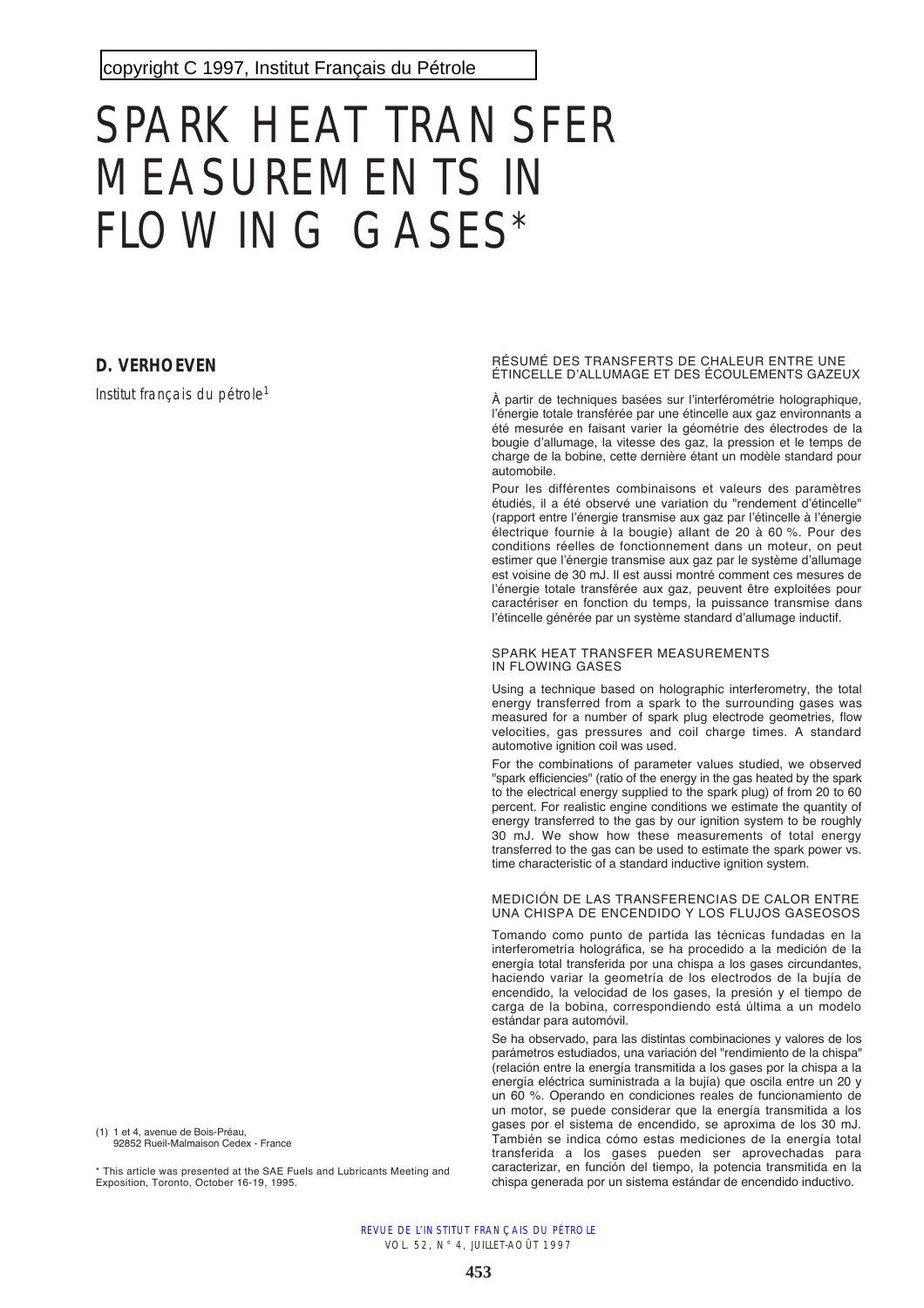## **INTRODUCTION**

Previous studies have shown the importance of the initial phases of combustion on the stability, efficiency and emissions of internal combustion engines [1-4]. The geometry of the spark plug and characteristics of the ignition system play important roles in the initiation of combustion. This is particularly true in lean-burn engines or those with high EGR rates [5-9]. The physics of the energy transfer from the spark to the surrounding gas and of the initiation of a selfsustaining combustion reaction in the gas are complex. Maly [6] and Kalghatgi [10] give detailed descriptions of these processes. The goal of this work was not to study these phenomena in detail but to provide values for the total thermal energy transferred from the spark to the gas under conditions as close as possible to those in an engine. These data are needed for numerical models of the initiation process.

Recent computer models [11-13] model the spark simply as a source of thermal energy and so require only a value of the total energy supplied by the spark to the gas, or, at most, the power supplied to the gas by the spark as a function of time. This information is usually obtained from published experimental data [14] and [15] measured by calorimetric techniques [16, 17, 18]. A drawback of these techniques is that it is not possible to study with them the spark efficiency in a flowing gas. In this study we used an interferometric technique to measure the energy transferred from the spark to the gas. We present here the measurement technique and results of measurements with various flow speeds at the spark-plug electrodes, pressures, coil charge times, electrode geometries and gas compositions. We also show that with measurements of the total energy transferred to the gas as a function of coil charge time, one can estimate the quantity of energy transferred from the spark during the arc and glow phases of the spark.

## **1 EXPERIMENTS**

## **1.1 Ignition system**

The ignition system is shown schematically in Figure 1. The coil with integrated control electronics was a standard Renault part (part number 7700852662/ S102030002A). On the coil's secondary side were large cross-section copper wires with negligible resistance, and a 1.65 ohm resistor used to determine the secondary current.



The charging characteristic curves of the primary side of the coil are shown in Figure 2.



Figure 2

Voltage, current and energy supplied to the primary side of the coil for 8 millisecond charge time.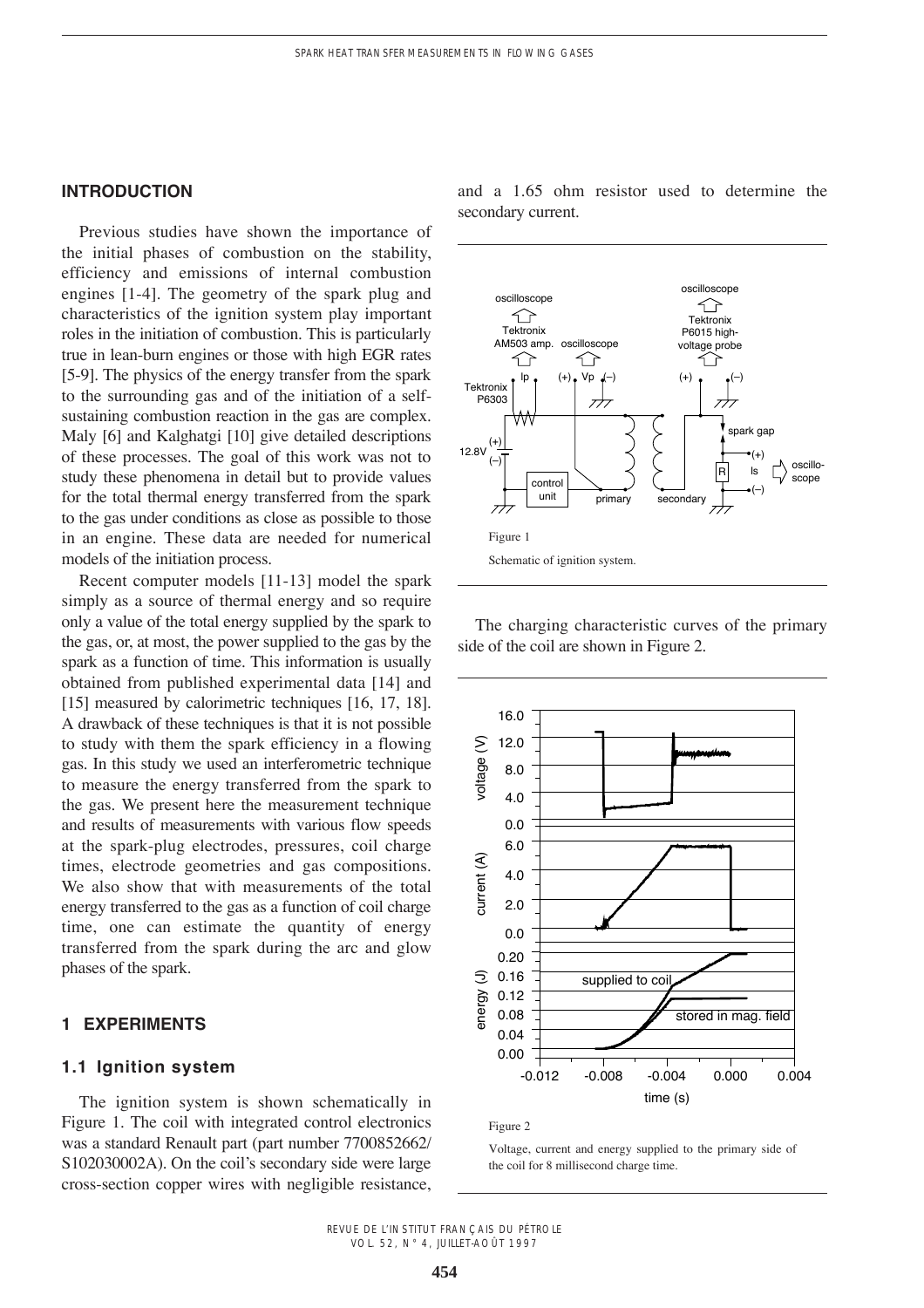The control electronics of the coil limited the primary current to 5.5 amperes, which was reached after 4.25 milliseconds. The upper energy curve of Figure 2 gives the integral of the product of the voltage and current, the lower curve gives this integral minus the resistive losses in the winding, i.e. the part of the supplied energy which is stored in the magnetic field of the coil. For the coil charge times used during this study, the energy values are given in Table 1.

#### TABLE 1

#### Energy stored in magnetic field of coil

| Charge time [ms] | ر. 1 |  |  |
|------------------|------|--|--|
| Energy [mJ]      |      |  |  |

Typical voltage, current and energy curves for the secondary winding are given in Figure 3.



Figure 3

Voltage, current and energy supplied to the spark by the coil's secondary winding. Coil charge time 2 ms, electrode diameter 2.0 mm, gap 1.0 mm, 3.8 m/s flow at gap.

The voltage and current waveforms start with a short peak lasting around 10 microseconds (the "arc" phase) followed by a phase lasting roughly 2 milliseconds characterised by increasing voltage and decreasing current (the "glow" phase). During the glow phase, the discharge is often interrupted and re-struck. These secondary discharges are more frequent the higher the gas velocities in the spark gap.

## **1.2 Electrical measurements**

The current in the coil's secondary winding was computed from the voltage drop across a resistor  $(R = 1.65$  ohms) inserted in the secondary circuit. The secondary voltage was measured through a Tektronix P6015 high voltage probe. The primary side current was measured with a Tektronix P6303 inductive current probe and AM503 amplifier. The probe signals were recorded with a Tektronix TDS400 digital oscilloscope at from 1 to  $2.5 \times 10^6$  samples per second. At these sampling rates, the oscilloscope achieves 11-12 bit resolution using an oversampling and smoothing technique. The initial breakdown discharge for the spark of Figure 3 is shown in Figure 4.



Voltage and current curves for breakdown phase. Same data as Figure 3.

The initial current spike is apparently undersampled. If the sampling rate is increased, structure appears in the signal which at lower sampling rates is smoothed by the oscilloscope.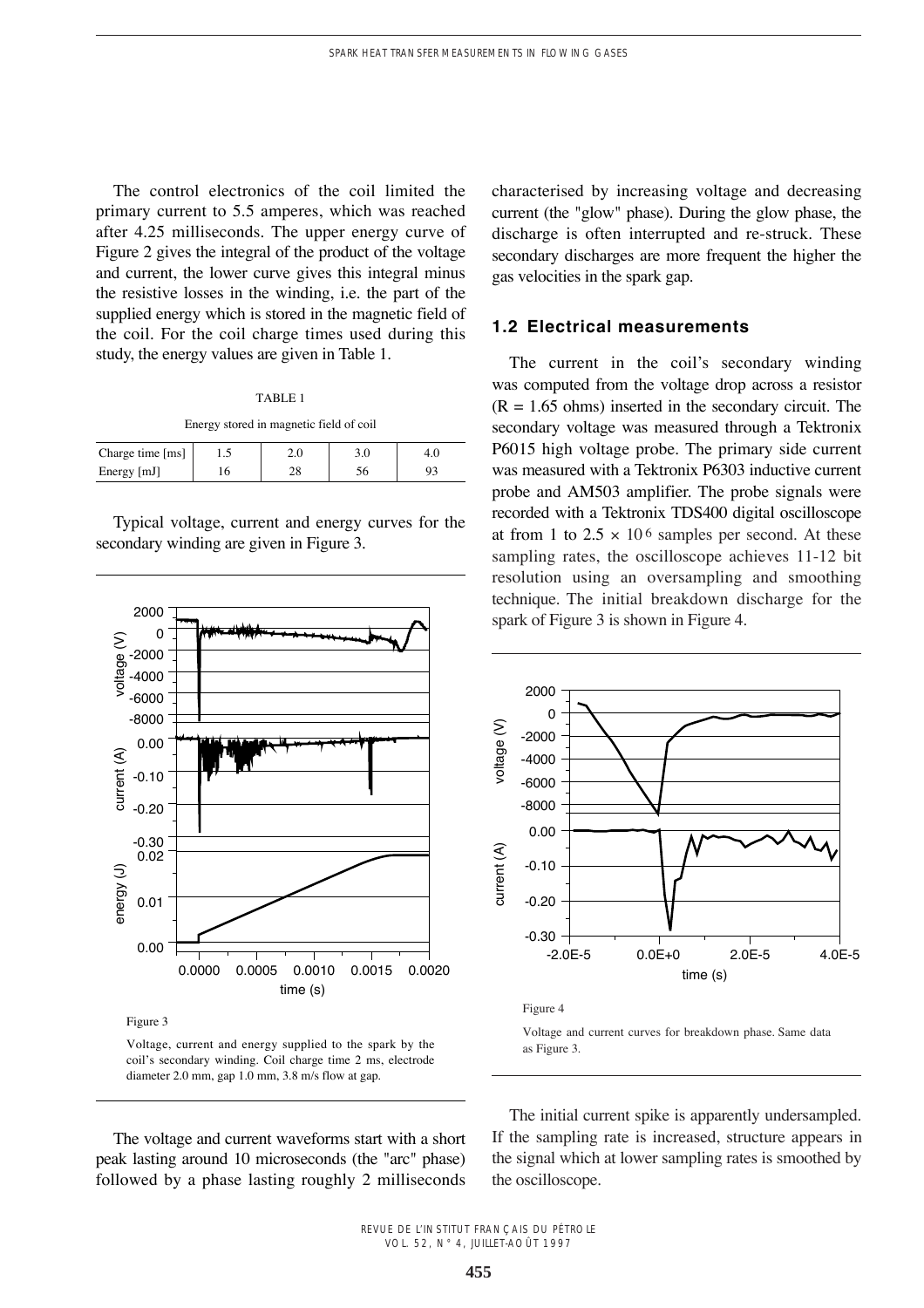For instance, at high sampling rates the initial spike corresponding to the breakdown phase of the spark appears, with currents exceeding 25 amperes. Because of the high sampling rate required and the limited dynamic range and memory of the oscilloscope it was not possible for us to record this phase of the discharge accurately. The abrupt rise in the energy curve at the beginning of the spark (Fig. 3, bottom) is therefore underestimated in our measurements, and we cannot give an estimate of the accuracy of the arc-phase electrical measurements. In the results presented below the energy computed for the arc phase is reported separately from that of the glow phase. The absolute accuracy of the reported glow-phase electrical energy measurements is estimated to be  $\pm$  3%.

## **1.3 Optical measurements**

The energy transferred to the gas surrounding the spark was measured interferometrically with a phasestepping holographic interferometer (Fig. 5).



Figure 5

Holographic interferometer used for the energy-transfer measurements. S:shutter; AOM: acousto-optic modulator; PH: pinhole; BS: beamsplitter; BE: beam expander; L: cylindrical lens; H: holographic recording plate. Lens L1 may be shifted as indicated to change the optical phase relationship between the two reference beams [21]. The measurement volume is at the center of the cell.

The beam from an argon laser ( $\lambda = 512$  nanometers) passes through a mechanical shutter and then through an acousto-optic modulator used as a high-speed shutter. The beam is split into object and reference legs. The object beam is spatially filtered, expanded, collimated and directed twice through the measurement volume at the center of a transparent cell. The doublepass design doubles the sensitivity of the interferometer. The reference beam is split into 2 separate beams which are expanded and directed onto the holographic recording plate where they combine with the object beam. The holographic plate was mounted on a traverse mechanism so that up to 10 holograms could be recorded on a single plate.

To record an interferogram of the gas heated by the spark, a hologram of the object beam is first recorded on the plate using one of the reference beams. A spark is then created in the measurement volume and a second hologram of the object beam is recorded using the other reference beam. The second hologram records the perturbations of the object beam due to the heated gas.

After the holographic plate is developed, it is reilluminated with both reference beams at once. The two recorded object wavefronts are reconstructed and interfere to produce a pattern of fringes from which the energy information which is sought may be extracted (Fig. 6). This fringe pattern may be digitized with a CCD camera and processed as described below.



#### Figure 6

Interferogram of gas heated by spark. The position of the 0.5 mm diameter spark plug electrodes is indicated by the white bands at the left of the image. Note that the shadows of the electrodes from the two passes of the object beam through the measurement volume are superimposed. The gas (air) is flowing at 3.8 m/s.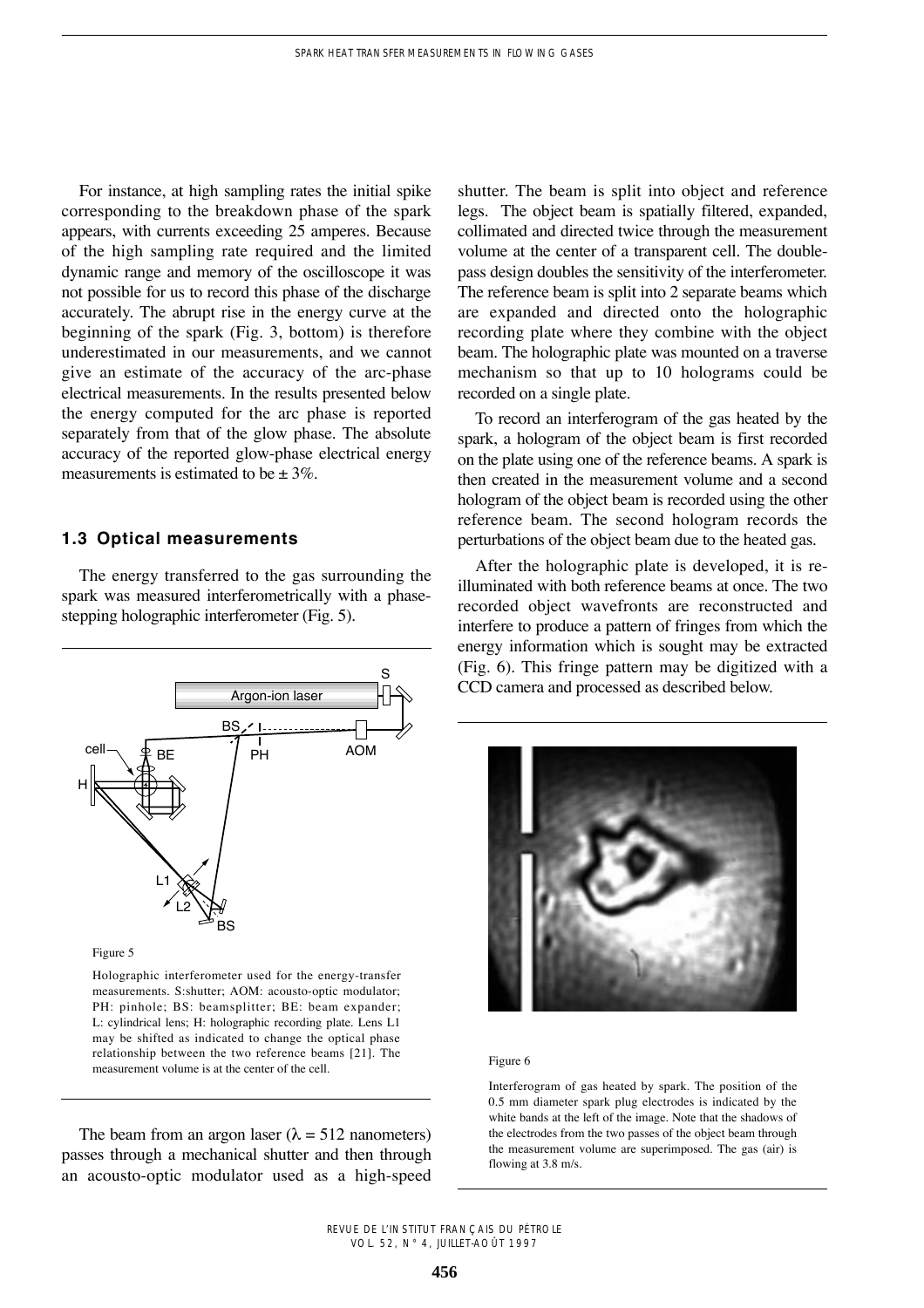The light intensity distribution in a fringe pattern may be described by:

$$
I(x,y) = I_0(x,y)[1 + m(x,y)\cos(\Delta\varphi_s(x,y))]
$$
 (1)

where  $I_0(x, y)$  is the background intensity and m(x, y) is the local fringe contrast. The optical phase difference  $\Delta \varphi$ <sub>s</sub> $(x, y)$  is related to the heating of the gas by:

$$
\Delta \varphi_s(x, y) = \frac{2\pi}{\lambda} \int_s (n_2(x, y, z) - n_1(x, y, z)) ds \quad (2)
$$

where  $n_2$  and  $n_1$  represent the index of refraction in the gas after and before the spark. The integration is carried out along the path of the ray of the object beam corresponding to the position x, y in the fringe pattern (Fig. 7).



Path of integration for energy computation from interferogram. The object beam is directed twice through the heated gas by three mirrors (M).

The index of refraction may be related to the density,  $\rho$ , and hence to the temperature in the gas through the Gladstone-Dale equation:

$$
(n-1) = K_{GD}\rho
$$
 (3)

 $K<sub>GD</sub>$  is a constant related to the composition of the gas and the wavelength of the probing light.

Equation (1) relates the light intensity at each point in the interferogram's pixel pattern to the phase shift undergone by a ray passing through the heated gas. It is, however, difficult to use directly because for each point there are three unknowns  $(I_0(x,y), m(x,y))$ , and  $\Delta \varphi(x, y)$  and only one measurement (I(x,y)). This difficulty is overcome by using a phase-stepping, or

quasi-heterodyne technique [19] and [20]. Three images of the fringe pattern are recorded with different relative phases of the two reconstructing reference beams. For relative phase shifts of 120 degrees  $\Delta \varphi_{s}(x, y)$  is then derived from:

$$
\Delta \varphi'_{s}(x, y) = \text{atan}\left(\frac{\sqrt{3}(I_3(x, y) - I_2(x, y))}{2I_1(x, y) - I_2(x, y) - I_3(x, y)}\right)
$$
(4)

where the subscripts refer to the three images. This process is illustrated in Figure 8 which shows three phase-shifted images and the image resulting from application of equation (4). Because of the periodicity of the arc tangent function this image  $(\Delta \varphi'(x,y))$  has jumps which must be "unwrapped" to obtain the optical phase at each point  $(\Delta \varphi(x, y))$ , the last image of Figure 8.





Top: three phase-shifted images of an interferogram. Bottom left: image obtained by application of equation (4) to the images at the top. Bottom right: "unwrapped" image of optical phase distortion of the object beam.

Each pixel of this image gives the change in phase of a ray passing through the measurement volume. The quantity, dE, of energy deposited by the spark in an elementary volume S·ds (after expansion due to heating, see Figure 7) is given by:

$$
dE = dU + PdV = dH = Cp (T2 - T1)\rho2Sds
$$
 (5)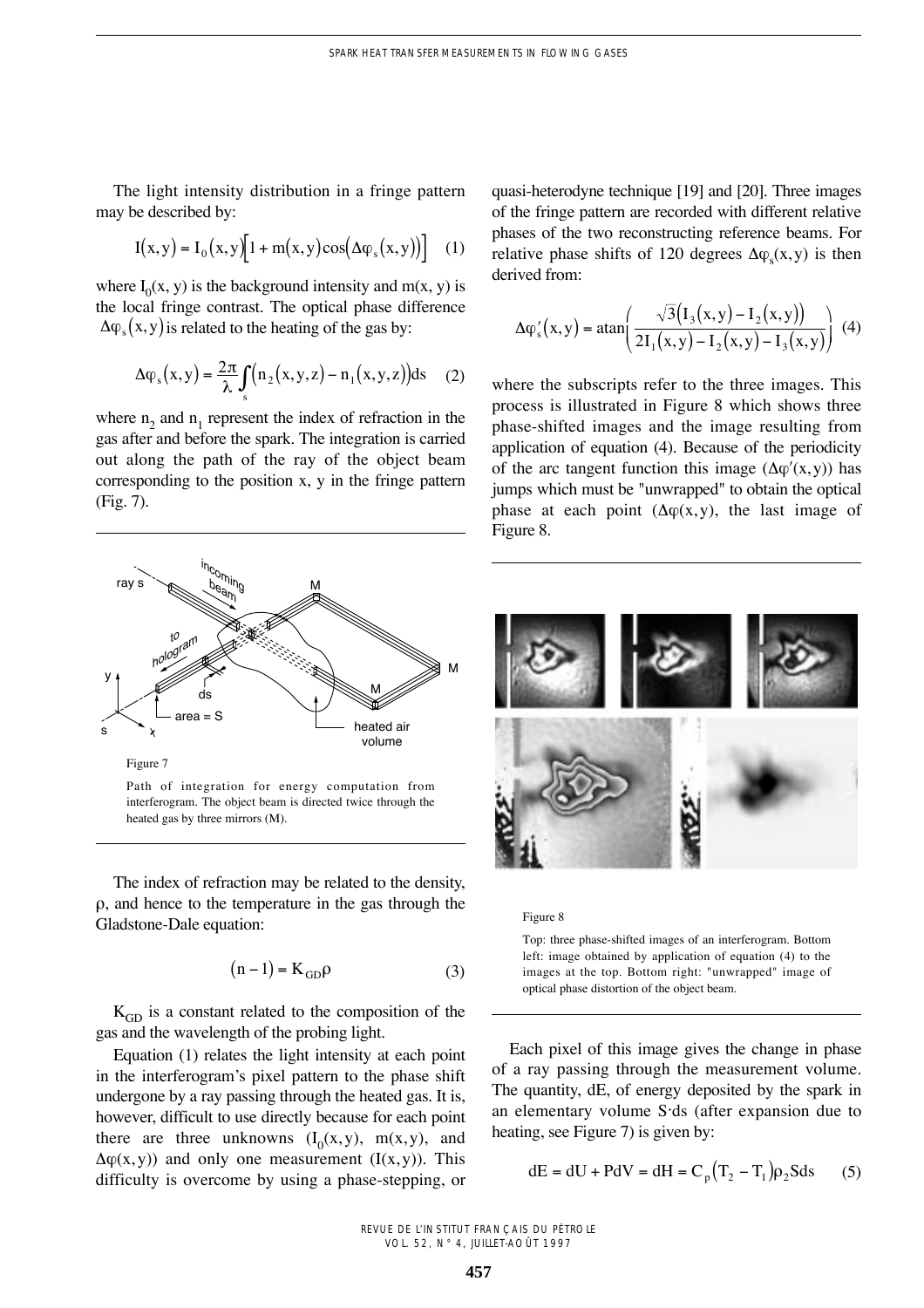where Cp is the constant-pressure specific heat of the gas,  $T_2$ , the temperature after and  $T_1$ , the temperature before the spark. The total energy due to the spark contained in the parallelepiped of cross-section S following the path s is obtained by integration of this quantity along s:

$$
E_s = -\frac{CpMPST_1}{R_u} \int_s \left(\frac{1}{T_2} - \frac{1}{T_1}\right) ds
$$
 (6)

where the ideal gas law has been used to eliminate  $\rho$ from equation (5).  $R_{\text{u}}$  is the universal gas constant, M the molecular weight of the gas, and P the pressure. Combination of equation (3) with the ideal gas law results in:

$$
n_2 - n_1 = \frac{K_{GD}MP}{R_u} \left( \frac{1}{T_2} - \frac{1}{T_1} \right)
$$
 (7)

which, when combined with equation (6) and equation (2), results in the following expression for the total energy due to the spark in the heated gas:

$$
E_{opt} = -\frac{C_p S T_1 \lambda}{4\pi K_{GD}} \sum_{\text{image}} \Delta \varphi_s
$$
 (8)

The summation in equation (8) can be taken over all the pixels of a digitized image like that of Figure 8, in which case S is equal to the area of one pixel in objectspace coordinates. Note that the double passage through the measurement volume has been accounted for in equation (8) by division by 2. This equation was used to compute the "optically-measured" spark energy values reported in the following section.

The accuracy of this technique depends essentially on the accuracy of the optical phase measurement, which is influenced by a number of possible errors. These errors can be minimized by careful choice of techniques and careful experimental work [23]. In this study, the errors were probably dominated by inaccuracies in the background "tilt" correction and interpolation necessary in processing the interferograms. Interpolation was necessary in the measurements made without flow because the sparkheated gas remains around the electrodes, and the shadow of the electrodes masks a portion of the measurement volume. In this situation, we used a linear interpolation from the phase shift values measured on one side of the electrodes to that measured on the other side.

The problem of background tilt can be seen in the lower left image of Figure 8: the undisturbed background which should be of constant (zero) value decreases from the left to the right of the image, probably because of a slight movement of the optics of the interferometer between the recording of the hologram and its reconstruction. Three rows of data extracted from these images are shown in Figure 9.



Figure 9

Data extracted from images of Figure 8. The corrected and uncorrected background data were taken from different rows just above the phase disturbance in the lower right and lower left images of Figure 8. The maximum phase shift data were taken from the row of the unwrapped phase image which passes through the maximum of the phase disturbance.

The uncorrected background has an average error of somewhat less than 1 radian. This error can be modelled as a linear function of the two spatial coordinates of the image  $\Delta \varphi_{err} = a_0 + a_1(x-x_0) +$  $a_2(y-y_0)$ . Fitting this equation to the background areas of the image and subtracting it from the entire image eliminates the background tilt and results in data like the "corrected background" and "maximum phase shift" rows of Figure 9. The rms error of the (non-zero) "corrected background" data is 0.1 radians (0.016 wavelengths).

If we assume a constant phase measurement error of this magnitude over the entire disturbed area of the interferogram (area, S, =  $4.3 \times 10^{-5}$  m<sup>2</sup>), equation (8) may be used to compute the energy error. This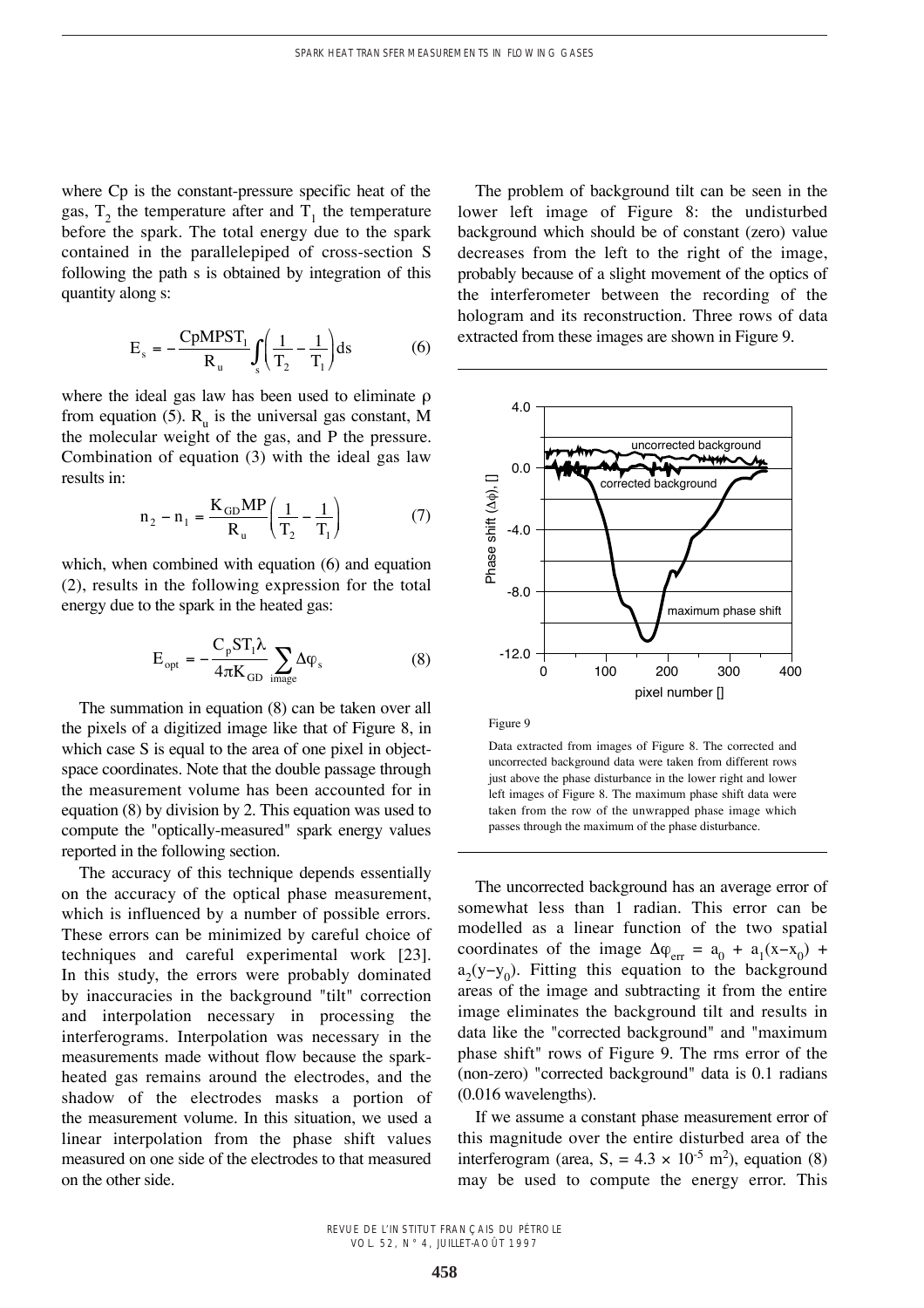computation gives a value of 0.24 mJ, which is 3 percent of the 8.1 mJ total energy measured for this case. This value gives a rough idea of the accuracy of the optical measurement results presented below.

# **2 EXPERIMENTAL CONDITIONS**

A summary of the experimental conditions is presented in Table 2. All experiments were done at room temperature.

### TABLE 2

Experimental conditions. Empty cells are to be filled with the values of the base condition

| Names  | Dia. | Gap  | Charge   | Speed            | Gas                   | Press.   |
|--------|------|------|----------|------------------|-----------------------|----------|
| ⇓      | (mm) | (mm) | (ms)     | (m/s)            |                       | (bar)    |
| Base   | 2.0  | 1.0  | 2.0      | 3.8              | air                   | 1        |
| Diam.  | 0.5, |      |          |                  |                       |          |
|        | 1.5  |      |          |                  |                       |          |
| Gap    |      | 2.0, |          |                  |                       |          |
|        |      | 3.0  |          |                  |                       |          |
| Charge |      |      | 1.5, 3.0 |                  |                       |          |
| Speed  |      |      |          | 0, 1.9,          |                       |          |
|        |      |      |          | 5.8              |                       |          |
| Gas    |      |      |          | $\boldsymbol{0}$ | $\rm N_2\text{+}16\%$ |          |
|        |      |      |          |                  | $C_3H_8$              |          |
| Press  |      |      |          | $\boldsymbol{0}$ |                       | 2, 3, 4, |
|        |      |      |          |                  |                       | 5, 6     |

Note that there was no flow in the experiments which were done with air pressures from 2 to 6 bars and those done in a mixture of nitrogen and propane (at 1 bar).

The spark plug electrodes were made of 304L stainless steel. Both electrodes were cylindrical and extended to the center of the measurement cell (Fig. 6). Experiments were done at atmospheric pressure to assess the effect of the electrodes' surface condition on the spark; no significant effect was observed.

The flow for these experiments was produced by a 25 millimeter nozzle placed 60 millimeters from the electrodes. Velocity profiles in the plane of the electrodes along a diameter of the air jet are shown in Figure 10.



Figure 10

LDV measurements of air speeds in the plane of the electrodes. Speed designations used in this paper refer to values computed from the measured flow rate and the nozzle diameter.

For experiments done at 1 bar, the holograms were recorded from 1 to 5 milliseconds after the end of the spark. For higher pressures (without flow) delays of several tens of milliseconds were necessary to allow the thermal energy to diffuse away from the electrodes.

If the hologram was recorded too soon after the spark we encountered ray-crossing problems because of the strong thermal gradients in the gas [22]. The exposure time used for the hologram recording was between 100 and 200 microseconds.

## **3 RESULTS**

The experimental results are summarized in Table 3. Selected results from this table and results for measurements made without flow are presented in Figures 11 through 14.

The data in these figures represent the average  $E_{\text{opt}}$ from Table 3, the "error" bars extend 2 standard deviations above and below the mean values and give an idea of the variability of the sparks.

The electrical energy supplied to the electrodes depends almost only on the coil charging time (Table 3,  $E_t$ ). Except for Figure 11 in which the charge time was varied, one may therefore interpret the ordinates of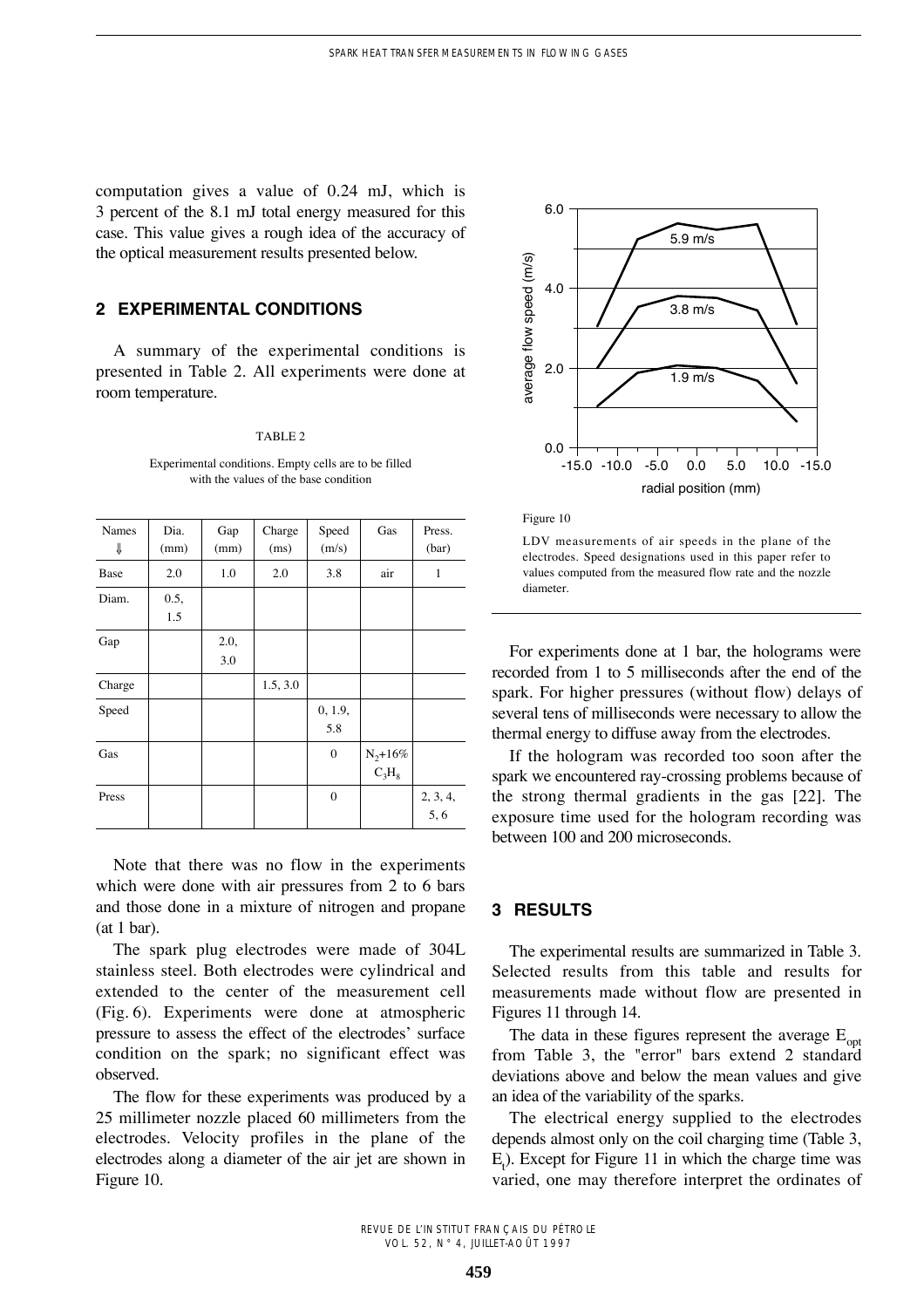these plots as spark efficiencies, which may be computed from the ordinate value divided by the electrical energy supplied to the spark plug (which was roughly 18 mJ in all 2 ms coil charge cases).



Figure 11

Energy transferred to gas as a function of the coil charge time and flow (in air). Electrode gap: 1.0 mm; diameter: 2.0 mm; P: 1 bar; see Table 3 for electrical energy supplied to electrodes.



Figure 12

Energy transferred to gas as a function of the nominal flow speed at the electrodes. Electrode gap: 1.0 mm; diameter: 2.0 mm; P: 1 bar; approximately 18 mJ electrical energy supplied to electrodes.





Energy transferred to gas as a function of the electrode diameter and flow (in air). Electrode gap: 1.0 mm; P: 1 bar; approximately 18 mJ electrical energy supplied to electrodes.





Energy transferred to gas as a function of the electrode gap and flow (in air). Electrode diameter: 2.0 mm; P: 1 bar; approximately 18 mJ electrical energy supplied to electrodes.

# **4 DISCUSSION**

# **4.1 Spark effficiency**

The results show clearly the strong effect of the flow on the energy transfer efficiency of the spark. Figure 12 shows that a flow speed of 2-3 meters per second is sufficient to double the efficiency with respect to that in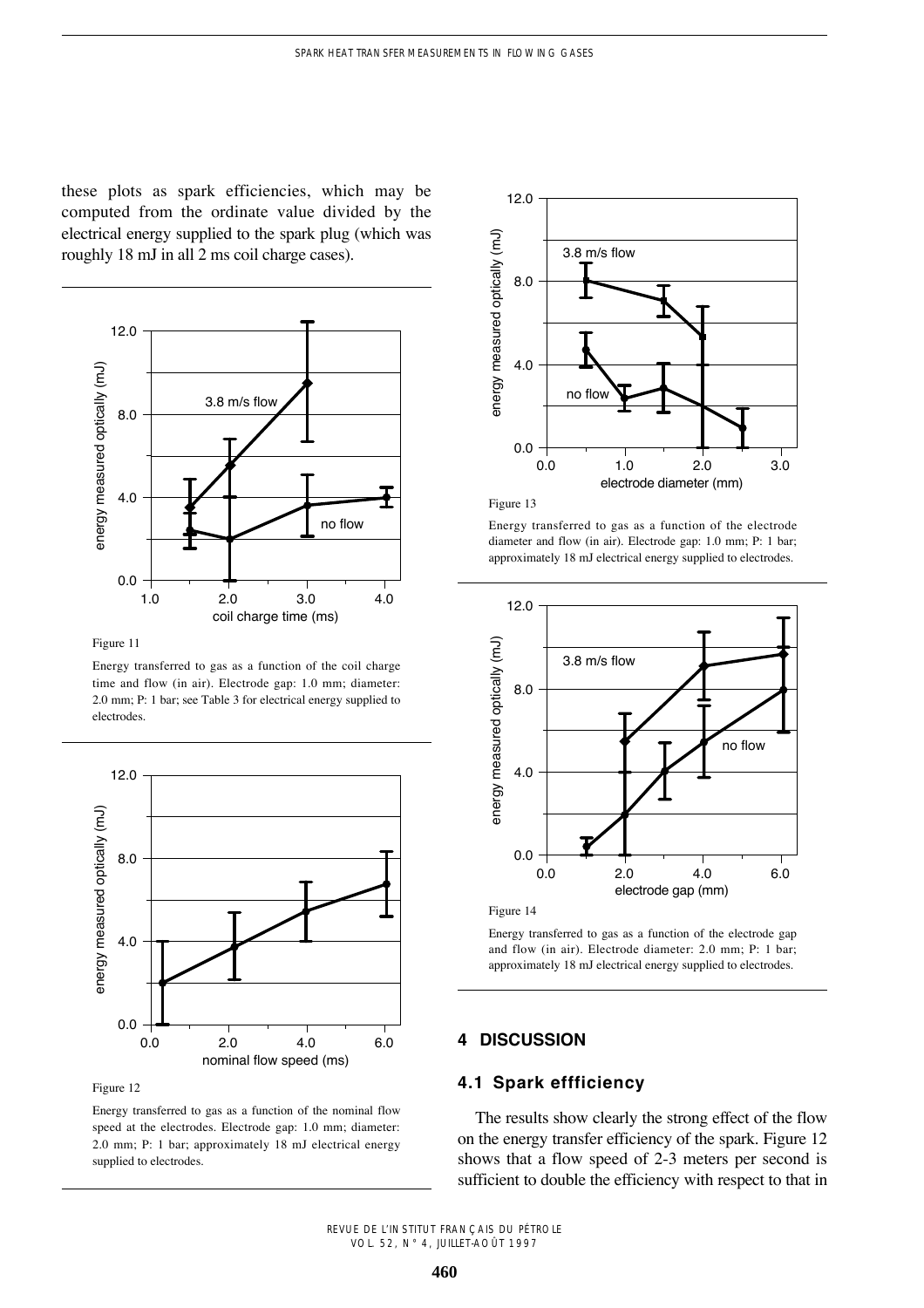a quiescent gas. The effect of the electrode geometry is similar with and without flow: the efficiency drops sharply with increasing electrode diameter and decreasing gap. The energy transfer efficiencies measured without flow are considerably higher than those reported previously. For example, Teets and Sell [14] measured, using calorimetric techniques, an efficiency of  $13 \pm 2\%$  for a "standard" spark plug with 2 mm gap, and Saggau [15] gives an efficiency value of about 13% for 2.5 mm diameter stainless steel electrodes with a 2 mm gap. We measured an efficiency of 26% for 2 mm diameter, 2 mm gap electrodes. All these measurements were made without flow, at 1 bar, in air, with similar ignition systems.

A possible explanation for the higher efficiencies measured during this study lies in the observed variability of the sparks when there is no flow. During our experiments without flow it was clear that there were (at least) two classes of sparks, which could be distinguished by their loudness as well as the electrical and optical measurement data. The different sparks occurred in runs. Figure 15 shows data from two series of measurements made successively under the same conditions: the average arc-phase electrical energy is 5 times greater for one series, while the energy transferred to the gas is 3 times greater. One series



Figure 15

Average energies for two series of 8 measurements made under identical conditions: no flow, 1 bar, in air, 2.0 mm diameter, 1.0 mm gap electrodes.

consisted entirely of "weak" sparks, the other entirely of "strong" ones. It is not clear what the physical basis for this difference is. It could explain the higher efficiencies observed during this study because a large percentage of our measurements (90%) are for "strong" sparks. A second example of this phenomenon can be seen in Figure 13: the experiments done with 1 millimeter diameter electrodes and no flow had a particularly large percentage of weak sparks. This phenomenon was not observed in experiments made with an air flow at the electrodes and so it is of little practical importance.

# **4.2 "Engine" conditions**

Although it is possible to study spark efficiencies in conditions close to those of a motor (simultaneous flow and higher-than-atmospheric temperatures and pressures) with the measurement technique presented here, we were not equipped to do so. We can, however, estimate the amount of energy transferred to the gas under such conditions based on the assumption that the effects of the aero- and thermodynamic conditions are independent. This assumption may be justified by the fact that these conditions affect the energy transfer through different physical phenomena: the flow reduces the energy losses to the electrodes by moving the plasma and the heated gas away from them and by shortening the discharge duration, while increasing the gas pressure both increases the breakdown voltage, and hence the arc phase energy, and decreases the thermal diffusivity of the gas.

In air at 1 bar, 300 K with a coil charge time of 4 milliseconds (about 50 millijoules coil secondary energy) we estimate the quantity of energy transferred to the gas to be 13 millijoules (Fig. 11: 2 millimeter diameter electrodes, 1 millimeter gap, 3.8 meter/second flow). Increasing the pressure from 1 to 5 bars increases the energy transferred by a factor of roughly 2.5 (Table 3). This would result in around 30 millijoules in the gas or an efficiency of 60%. We did not investigate experimentally the effect of the gas temperature on the energy transfer. Higher temperatures strongly increase the thermal diffusivity of the gas and would therefore increase the overall energy transfer from the spark, but by how much is not known.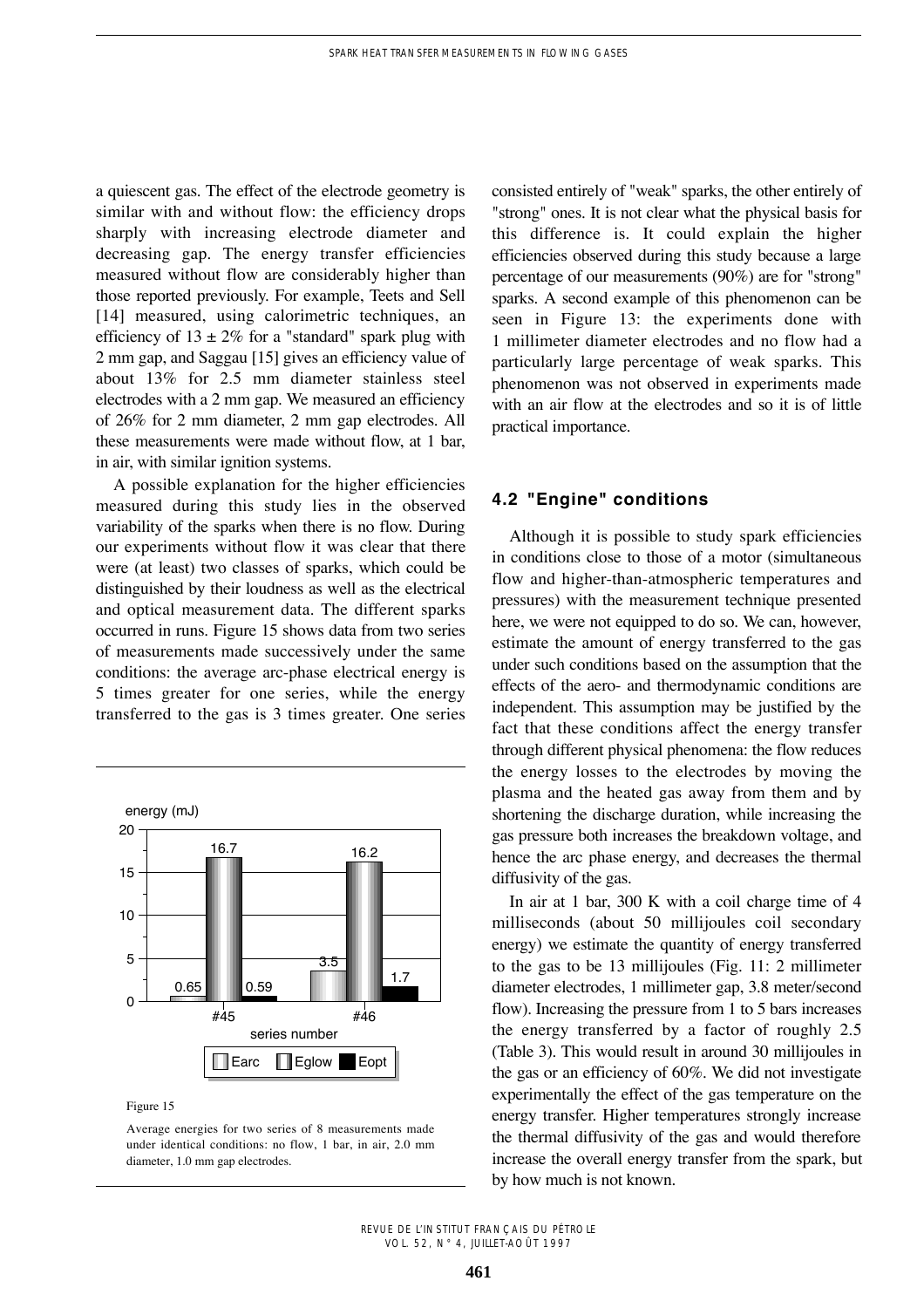## **4.3 Spark power**

It is often useful to know what part of the spark energy is transferred to the gas during the arc and glow phases of the spark. While the technique presented here measures directly only the total energy transferred to the gas, these measurements can be used to estimate the individual contributions of the arc and glow phases. If we express the quantity of energy transferred to the gas (which is that measured optically,  $E_{opt}$ ) as:

$$
E_{opt} = \eta_{arc} E_{arc} + \eta_{gl} E_{gl}
$$
 (9)

i.e. as the sum of the electrical energies supplied to the spark plug multiplied by energy transfer efficiencies, h, then from the measured values of  $E_{opt}$ ,  $E_{arc}$  and  $E_{gl}$  for a number of different conditions we can estimate the values of  $\eta$ .  $E_{\text{arc}}$  and  $E_{\text{gl}}$  may be varied by changing the charge time of the ignition coil (Table 3). We assume that this variation does not change the energy transfer efficiencies. Using the results of the 23 "charge" experiments of Table 3 and minimizing the squared error of equation (9), one obtains  $\eta_{\text{arc}} = 0.33$  and  $\eta_{\text{gl}} =$ 0.30 for air at 1 bar, 3.8 meters per second flow, with 2 mm diameter, 1 mm gap electrodes. For the same conditions without flow, one obtains the values

#### TABLE 3

Top: results for experiments with flow, bottom: without flow. Asterisks indicate parameter values of the base condition (see Table 2 for conditions corresponding to names at left). N: number of measurements;  $E_{opt}$ : energy measured in gas measured optically;  $E_{arc}$ : electrical energy supplied to the spark plug during the first 14 microseconds of the spark discharge;  $E_{el}$ : electrical energy supplied to the spark plug during the glow phase of the spark; dur.: duration of spark;  $E_t$ :  $E_{arc} + E_{glow}$ ;  $\eta_p$ :  $E_t$  /  $E_{mag}$  where  $E_{mag}$  is the energy stored in the magnetic field of the coil;  $\eta_s$ :  $E_{opt}$  /  $E_t$ 

|        |                     |                     | Averages                        |                                   |                                  |              |                                   |                          | Standard deviations      |                         |                           |                          |          |
|--------|---------------------|---------------------|---------------------------------|-----------------------------------|----------------------------------|--------------|-----------------------------------|--------------------------|--------------------------|-------------------------|---------------------------|--------------------------|----------|
| Name   | Condition           | $\mathbf N$<br>$[]$ | $\mathbf{E}_\text{opt}$<br>(mJ) | $\mathbf{E}_{\text{arc}}$<br>(mJ) | $\mathbf{E}_{\text{gl}}$<br>(mJ) | Dur.<br>(ms) | $\mathbf{E}_{\mathrm{t}}$<br>(mJ) | $\eta_{\rm p}$<br>$\Box$ | $\eta_{\rm s}$<br>$\Box$ | $\mathbf{E}_\text{opt}$ | $\mathbf{E}_{\text{arc}}$ | $\mathbf{E}_{\text{gl}}$ | Dur.     |
| Speed  | $0 \text{ m/s}$     | 37                  | $2.0\,$                         | 2.8                               | 15.5                             | 2.32         | 18.3                              | 0.66                     | 0.11                     | 1.02                    | 1.28                      | 1.51                     | 0.15     |
|        | $1.9$ m/s           | 9                   | 3.7                             | 2.0                               | 16.2                             | 2.18         | 18.2                              | 0.66                     | 0.21                     | 0.80                    | 0.66                      | 1.31                     | 0.18     |
|        | $3.8 \text{ m/s}^*$ | 8                   | 5.4                             | 1.8                               | 16.3                             | 1.62         | 18.1                              | 0.65                     | 0.30                     | 0.70                    | 0.45                      | 1.38                     | 0.03     |
|        | $5.9$ m/s           | 8                   | 6.7                             | 2.1                               | 16.6                             | 1.42         | 18.7                              | 0.68                     | 0.36                     | 0.78                    | 0.47                      | 0.81                     | 0.06     |
| Gap    | $1.0 \text{ mm}^*$  | 8                   | 5.4                             | 1.8                               | 16.3                             | 1.62         | 18.1                              | 0.65                     | 0.30                     | 0.70                    | 0.45                      | 1.38                     | 0.03     |
|        | $2.0 \text{ mm}$    | 9                   | 9.1                             | 2.9                               | 15.4                             | 1.26         | 18.3                              | 0.66                     | 0.50                     | 0.56                    | 0.33                      | 0.64                     | 0.05     |
|        | $3.0 \text{ mm}$    | 8                   | 9.7                             | 3.7                               | 13.2                             | 1.00         | 16.9                              | 0.61                     | 0.57                     | 0.81                    | 0.33                      | 0.77                     | 0.06     |
|        | $0.5$ mm            | 8                   | 8.1                             | 1.4                               | 16.2                             | 1.44         | 17.6                              | 0.64                     | 0.46                     | 0.40                    | 0.16                      | 0.83                     | 0.05     |
| Dia.   | $1.5 \text{ mm}$    | 8                   | 7.1                             | 0.6                               | 17.1                             | 1.50         | 17.7                              | 0.64                     | 0.40                     | 0.35                    | 0.20                      | 0.55                     | 0.04     |
|        | $2.0 \text{ mm}^*$  | 8                   | 5.4                             | 1.8                               | 16.3                             | 1.62         | 18.1                              | 0.65                     | 0.30                     | 0.70                    | 0.45                      | 1.38                     | 0.03     |
| Charge | $1.5$ ms            | 9                   | 3.6                             | 2.3                               | 8.84                             | 1.04         | 11.1                              | 0.65                     | 0.32                     | 0.66                    | 0.54                      | 0.99                     | 0.09     |
|        | $2.0 \text{ ms}^*$  | 8                   | 5.4                             | 1.8                               | 16.3                             | 1.62         | 18.1                              | 0.65                     | 0.30                     | 0.70                    | 0.45                      | 1.38                     | 0.03     |
|        | $3.0$ ms            | 6                   | 9.6                             | 1.5                               | 30.8                             | 2.44         | 32.4                              | 0.58                     | 0.30                     | 1.43                    | 0.42                      | 0.83                     | 0.10     |
| Gas    | air*                | 37                  | 2.0                             | 2.8                               | 15.5                             | 2.32         | 18.3                              | 0.66                     | 0.11                     | 1.02                    | 1.28                      | 1.51                     | 0.15     |
|        | $N_2 + C_3H_8$      | 12                  | 2.2                             | 0.6                               | 16.3                             | 2.68         | 16.9                              | 0.61                     | 0.13                     | 0.41                    | 0.09                      | 0.54                     | 0.11     |
|        | $1$ bar*            | 37                  | 2.0                             | 2.8                               | 15.5                             | 2.32         | 18.3                              | 0.66                     | 0.11                     | 1.02                    | 1.28                      | 1.51                     | 0.15     |
| Press. | 2 bar               | $\tau$              | 3.0                             | 2.2                               | 16.4                             | 2.06         | 18.6                              | 0.67                     | 0.16                     | 0.52                    | 0.61                      | 0.73                     | 0.09     |
|        | 3 bar               | 6                   | 4.1                             | 2.4                               | 17.7                             | 2.20         | 20.1                              | 0.73                     | 0.21                     | 1.13                    | 0.38                      | 1.80                     | 0.29     |
|        | 4 bar               | $\tau$              | 5.0                             | 3.6                               | 16.2                             | 2.11         | 19.9                              | 0.72                     | 0.25                     | 0.55                    | 0.23                      | 0.75                     | 0.14     |
|        | 5 bar               | 9                   | 5.5                             | 4.3                               | 16.0                             | 1.86         | 20.3                              | 0.74                     | 0.27                     | 0.84                    | 0.26                      | 0.94                     | 0.24     |
|        | 6 bar               | 8                   | 5.1                             | 5.6                               | 14.4                             | 1.78         | 20.0                              | 0.73                     | 0.25                     | 0.70                    | 0.28                      | 0.73                     | $0.16\,$ |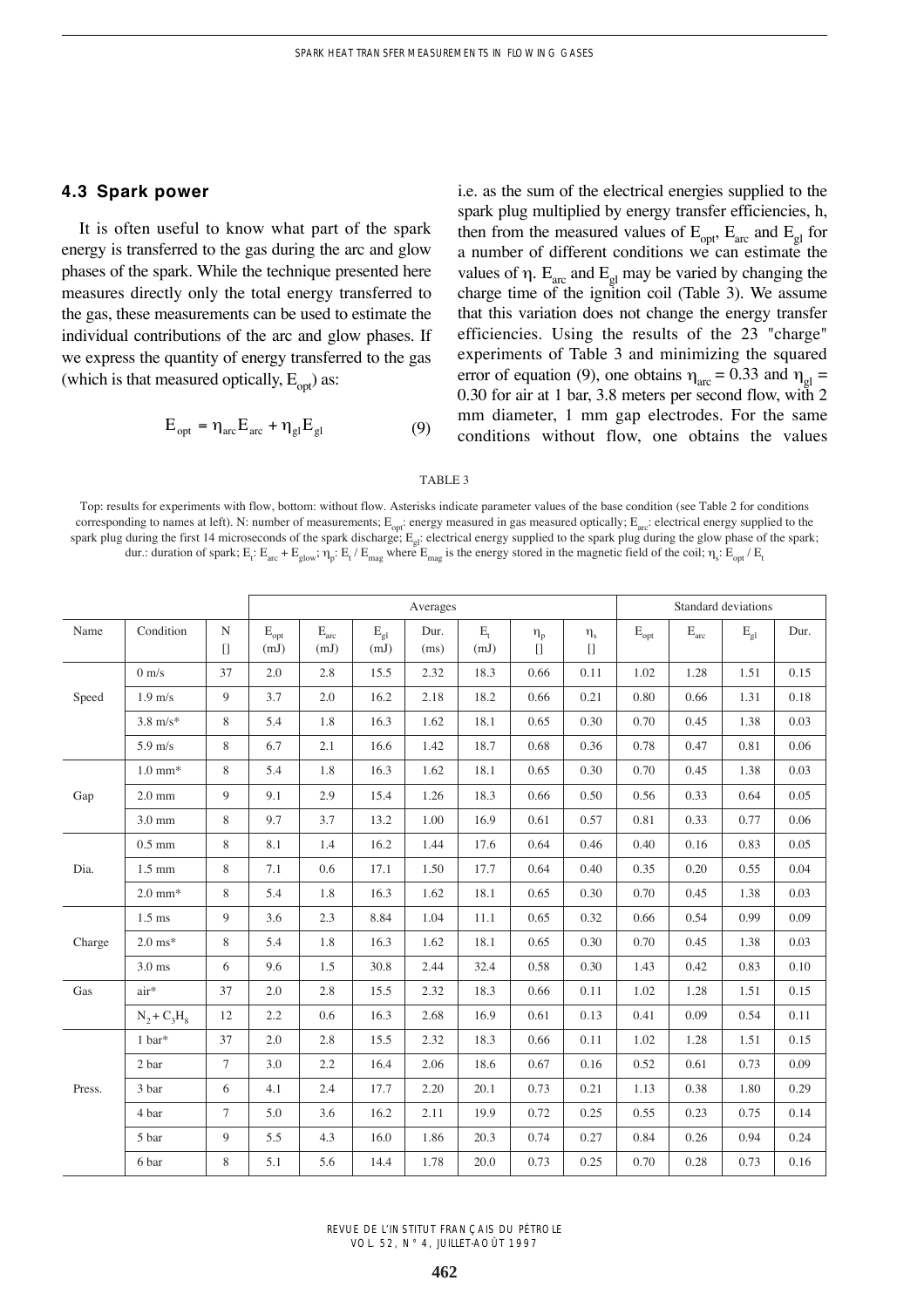$n_{\text{arc}} = 0.20$  and  $n_{\text{el}} = 0.10$ . These estimates are based on relatively small samples considering the variability of the sparks. A more accurate determination of these efficiencies, particularly the arc phase one, would require a larger number of measurements. Saggau [15] gives an efficiency value of 38% for a 2 mJ arc discharge under similar conditions without flow.

For modelling purposes, as a first approximation, the energy input (vs. time) from the spark to the gas can be characterised by a curve like that of Figure 3: an input of  $\eta_{\text{arc}}E_{\text{arc}}$  over a period of several microseconds followed by a period lasting t milliseconds with a constant power equal to  $(\eta_{gl}E_{gl})/t$ . For the conditions of the experiments presented here,  $E_{\text{arc}}$ ,  $E_{\text{el}}$  and t may be taken from Table 3.

# **CONCLUSION**

We have presented a technique based on phasestepping holographic interferometry for measurement of the energy transfer from a spark to the surrounding gases. This technique enabled us to measure precisely the energy transfer with flow speeds of from 0 to 6 meters per second at the spark gap. Measurements were made for a number of spark plug electrode geometries, pressures and gas speeds with a standard coil ignition system.

- Increasing the flow speed from 0 to 2 meters per second doubles the energy transfer efficiency from the spark to the surrounding gas. With a flow speed of 5 meters per second the efficiency is 3 times that with no flow for the conditions studied (2 millimeter diameter electrodes, 1 millimeter gap, 18 millijoules coil secondary energy).
- We measured spark efficiencies [(energy in gas after spark)/(electrical energy supplied to electrodes)] of from 20 to 60 percent. The values we measured without flow were twice those reported previously for similar conditions.
- We estimate the spark efficiency to be roughly 60% for conditions like those in an engine.
- We have shown how it is possible to estimate the energy transfer efficiencies for the arc and glow phases of the spark based only on measurements of the total energy transferred. Using this technique, we estimated these efficiencies each to be 30% for the conditions studied.

While we were limited in this study to observing the effects of pressure and gas flow speed separately, it should be possible with this technique to measure the spark efficiency in conditions close to those in a motor, i.e. in flowing gases with moderate pressures and temperatures and commercial spark plugs.

# **ACKNOWLEDGEMENTS**

This work was supported in part by the *Groupement Scientifique Moteurs* (*SA*, *Renault* and *IFP*). Technical assistance was provided by M. B. Fonteneau, Dipl. Ing. Messrs J. Hyvönen, P. Lessart and J. Bonnard. The author is also indebted to M. J. F. LeCoz for assistance and a number of discussions on topics related to this project.

## **REFERENCES**

- 1 Ziegler G.F.W., E.P. Wagner, B. Saggau and R. Maly (1984), Influence of a breakdown ignition system on performance and emission characteristics. *SAE Paper*, 840992.
- 2 Pischinger S. and J.B. Heywood (1990), How heat losses to the spark plug electrodes affect flame kernel development in and spark-ignition engine. *SAE Paper*, 900021.
- 3 Douaud A., G. de Soete and C. Henault (1983), Experimental analysis of initiation and development of part-load combustions in spark-ignition engines. *SAE Paper*, 830338.
- 4 Ko Y., R.W. Anderson and V.S. Arpaci (1991), Spark ignition of propane-air mixtures near the minimum ignition energy: part I. an experimental study. *Combustion and Flame*, **83**, pp. 75-87.
- 5 Cho Y.S, D.A. Santavicca and R.M. Sonntag (1992), The effect of spark power on spark-ignited flame kernel Growth. *SAE Technical Paper Series*, 922168.
- 6 Maly R. (1984), Spark ignition: its physics and effect on the internal combustion engine. *Fuel Economy: Road Vehicles Powered by Spark Ignition Engines*, Chapter 3, Eds. J.C. Hilliard, G. S. Springer, Plenum Press.
- 7 Maly R., B. Saggau, E. Wagner and G. Ziegler (1983), Prospects of ignition enhancement. *SAE Technical Paper*, *Series* 830478.
- 8 Anderson R.W. and J.R. Asik (1985), Lean air-fuel ignition system comparison in a fast-burn engine. *SAE Technical Paper*, *Series* 850076.
- 9 Nakai M., Y. Nakagawa, K. Hamai and M. Sone (1985), Stabilized combustion in a spark ignited engine through a long spark duration. *SAE Technical Paper*, *Series* 850075.
- 10 Kalghatgi G.T. (1987), Spark ignition, early flame development and cyclic variation in I.C. Engines. *SAE Paper*, 870163.
- 11 Boudier P., S. Henriot, T. Poinsot and T. Baritaud (1992), A model for turbulent flame ignition and propogation in spark ignition engines. *Twenty-Fourth Symposium (Intl) on Combustion,* The Combustion Institute, pp. 503-510.